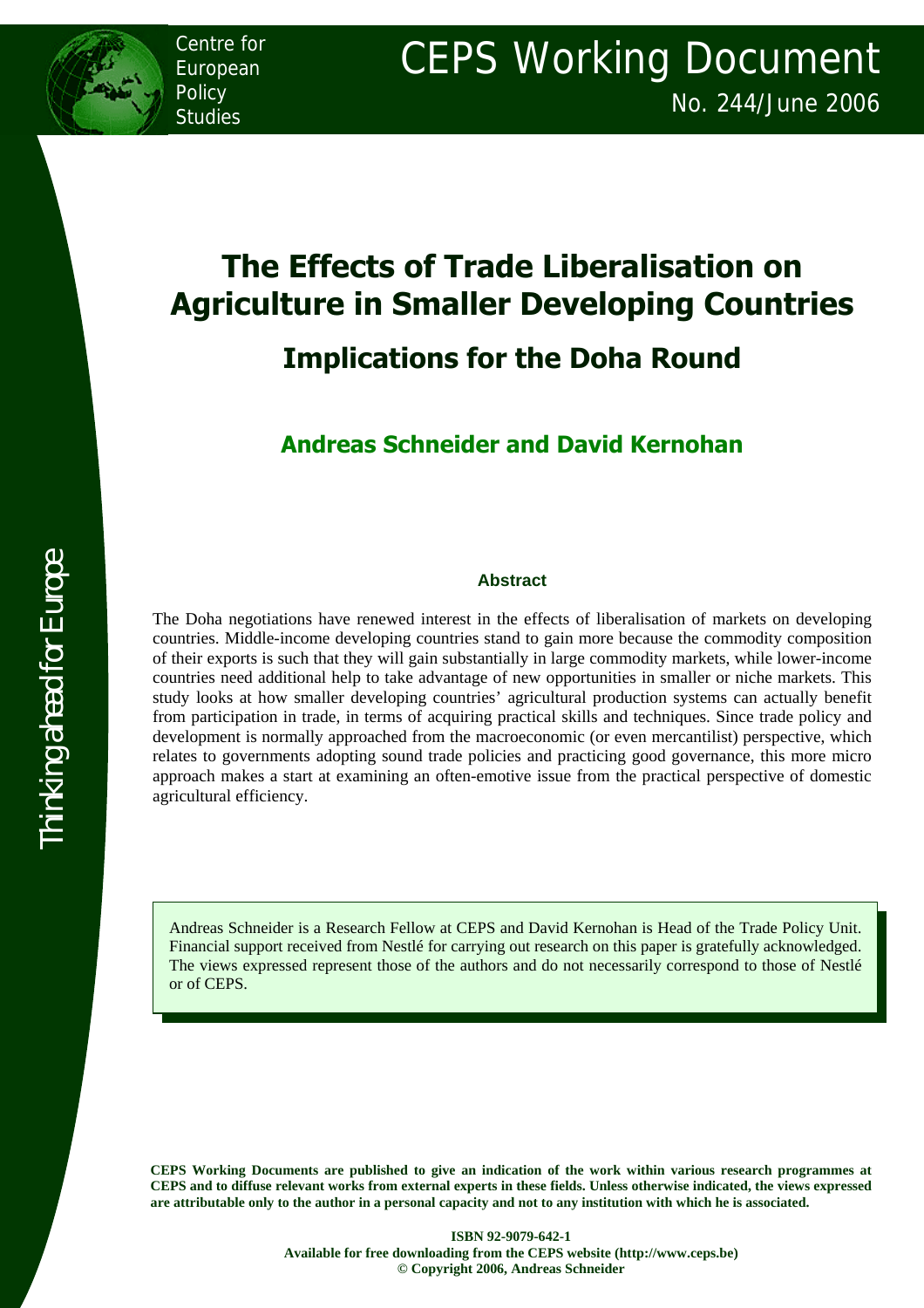# **CONTENTS**

|    | 2.3 Institutional problems with trade and investment - Market access is vital, but not enough7 |  |
|----|------------------------------------------------------------------------------------------------|--|
|    | 2.4 How trade and investment can help developing countries to overcome these problems  9       |  |
|    | 2.5 How does trade impact on welfare: Can growth be linked to the reforms? 10                  |  |
| 3. |                                                                                                |  |
|    |                                                                                                |  |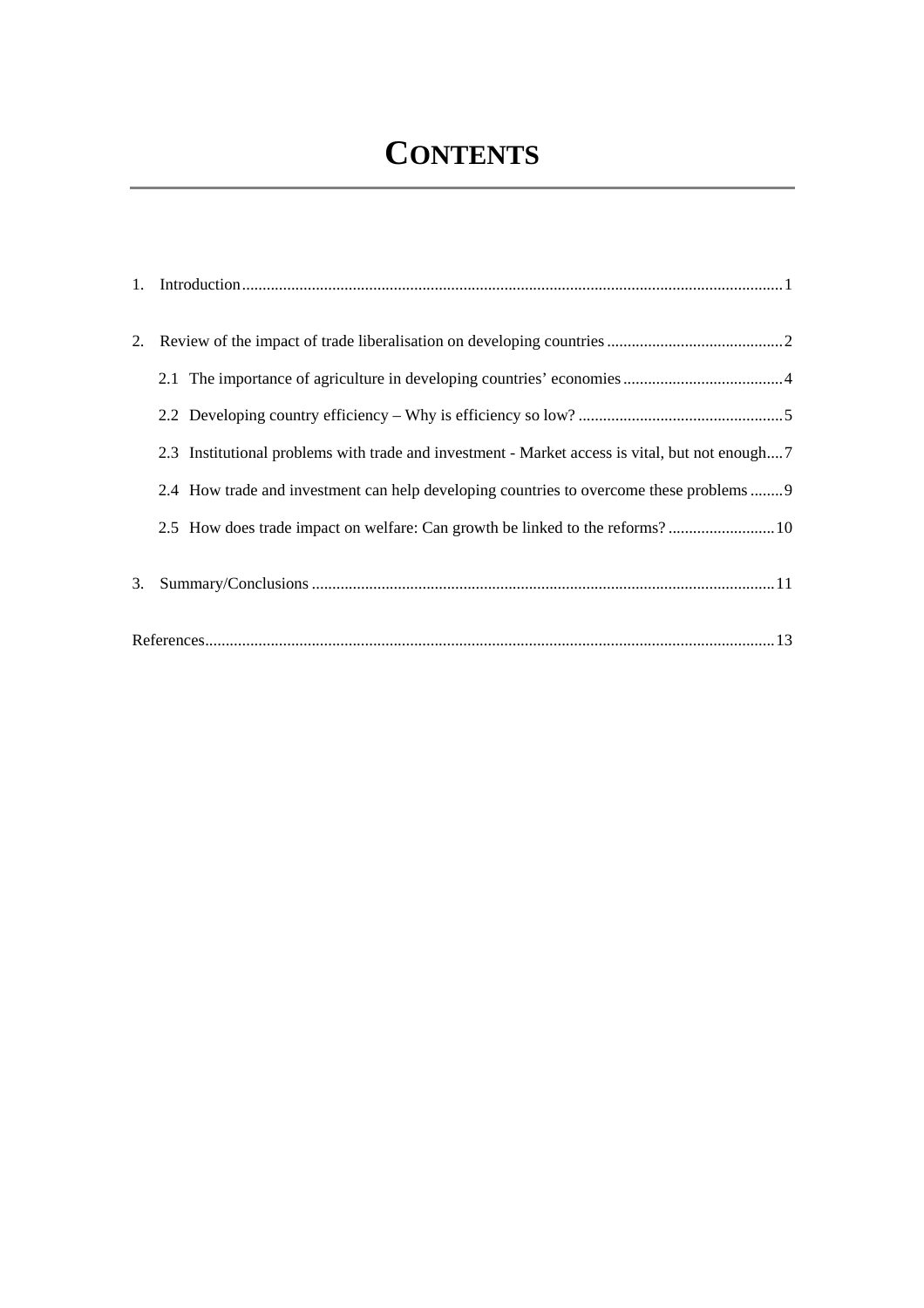# **IMPLICATIONS FOR THE DOHA ROUND**

### **ANDREAS SCHNEIDER AND DAVID KERNOHAN**

### **1. Introduction**

The present round of negotiations taking place within the WTO – referred to as the Doha Development Agenda (DDA) – aims to benefit developing countries. Under WTO commitments, each member country is required to increase market access by reducing its own tariffs and also by reducing domestic protection. The agreed move should remove barriers for developing countries in trading with developed countries and open potential lucrative markets for them.

The public debate on the DDA has renewed interest in the effects of liberalisation of markets on developing countries. In the ongoing round of WTO negotiations, the 'macro' level of the debate seems to neglect important questions of the actual – rather than perceived – impact of trade liberalisation on farmers in the developing world and the likely consequences on LDC farmers if further liberalisation of trade is agreed. In other words, harmful micro-level impacts on LDC farmers are usually simply assumed on the basis of high-level policy calculations carried out at the macro level of trade policy rhetoric (largely national and inter-governmental).

One critical element in this assessment therefore is the extent to which changes in world agricultural policies, as a result of WTO reforms, will actually influence prices and other market signals (such as product quality) and what impact these might have on agriculture in developing countries and on farmers themselves. For example, little is known about which critical products are likely to cause price volatility and also to influence or encourage LDC exports – or indeed definitively in what direction the price changes will go.

It is frequently pointed out that there is a downside to trade liberalisation in exposing vulnerable producers in developing countries to 'unfair competition' from multinational companies, which may tend to displace domestic production and in creating an uneven playing field between domestic products and cheap imports. Our starting point, however, is the straightforward notion that trade and investment (domestic and FDI) that can be an important source of advanced technology, knowledge and capital for poorer countries.

Integration into global markets can offer the potential for more rapid growth and poverty reduction for poorer countries. We maintain that an increase in trade must still generally be considered the preferred route by which rural areas in developing countries can share in the benefits from world growth. This is simply because it provides them with greater opportunities to market their produce. At the same time, increased overseas investment (or FDI) is usually seen today as an equivalent or even superior way to benefit a recipient country to that of receiving foreign exports – hence FDI can often minimise import penetration.

However, market barriers to agricultural imports within advanced economies have made it much harder for developing countries to take full advantage of stimulating exports, while foreign investment, despite its acknowledged benefits when carried out to world-class standards, has seldom been given much appreciation in the rural context for LDCs.

This paper seeks to briefly analyse some of these 'heretical' issues, at least in the views of many NGOs and development enthusiasts. We begin with a review of the literature on the actual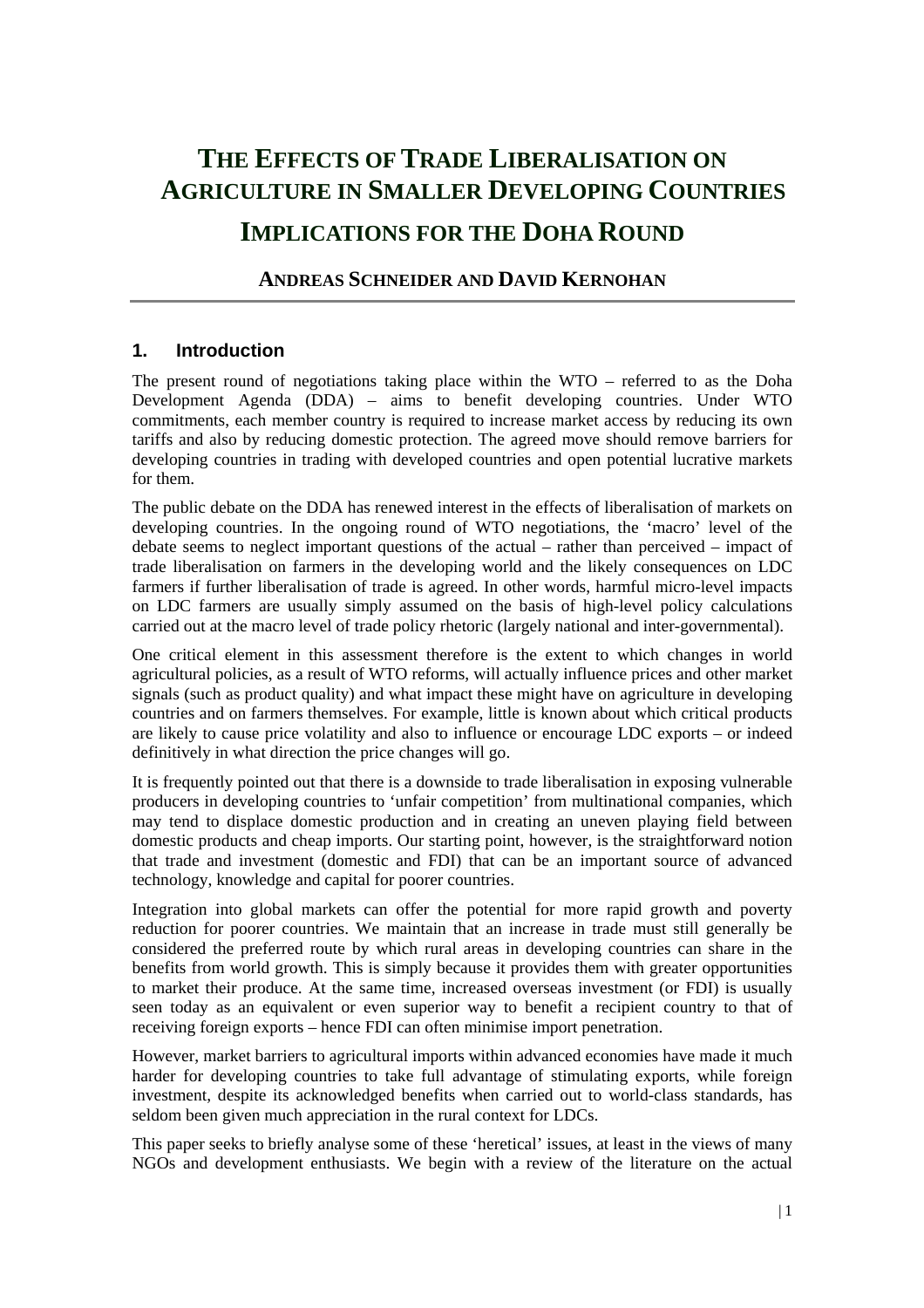impact of liberalisation in agriculture and what this may mean to developing countries in terms of efficiency and welfare. The geographical focus in this review is on groupings of developing countries (the group of G20 and G90) and on selected individual countries (e.g. India, Bangladesh, Mozambique, etc.). In terms of substantive topics, we focus, on the one hand, on the productive sector, such as production efficiency and producer welfare in developing countries, and on the other hand, on the local private sector as well as the urban poor.

This literature review provides an initial platform from which to look at new issues, such as the impact of trade liberalisation and investment on rural development in developing countries. Looking first at microeconomic issues, we review the literature to see how these issues are being affected by trade policy and how this then impacts on local production, efficiency, investment and welfare in the agricultural sector. We briefly consider the potential role of local private investment, the opportunities for LDCs to develop their economies and the potential barriers they face in terms of non-trade barriers and SPS (sanitary and phytosanitary) measures, amongst others.

### **2. Review of the impact of trade liberalisation on developing countries**

A successful conclusion of the DDA talks will mean hope for some developing countries and internal problems for others. With the push for greater openness for world trade, new challenges and opportunities will emerge, but the real task for developing countries will still be that of fostering economic development (IMF and World Bank, 2005; Lankes, 2005). Trade expansion could be part of that development strategy, because trade policy forms a linkage between trade and development, which creates a favourable environment for investment (UNCTAD, 2003). However, as there are considerable differences among developing countries as to the level of development attained, it will be difficult to arrive at a common view of how they will be influenced by the new world trade situation.

There is considerable evidence that more outward-oriented countries tend consistently to grow faster than those ones that are inward-looking (IMF, 2001). Indeed, one finding is that the benefits of trade liberalisation can exceed the costs by more than a factor of 10. Countries that have opened their economies in recent years, including India, Vietnam and Uganda, have experienced faster growth and more poverty reduction. On average, those developing countries that lowered tariffs sharply in the 1980s grew more quickly in the 1990s than those that did not.

It is universally accepted that gains from trade liberalisation will not be distributed equally among different groups of developing countries (Valdes, 1992; Winters, 1994). The middleincome developing countries stand to gain more because of the particular commodity composition of their exports. In particular, for the world economy as a whole and for most poor people living in developing countries, the effects of trade liberalisation by developed countries is likely to be strongly positive, with Brazil and India the clear winners. There is, therefore, an international interest in finding a way of transferring some of these gains to the losers, not only as a matter of equity and to ensure development in these countries. It will also serve as an incentive to these countries not to block any WTO deal (Page, 2004).

The principal effect of industrial country protectionism is to reduce the world prices of most agricultural commodities. Trade liberalisation, in contrast, increase prices, which would clearly have economic implications for developing countries, although not all in the same way. Exporters whose prices are most affected by liberalisation and who have a strong and direct incentive in the dismantling of protection would gain as their revenues and incomes would increase significantly, while countries that are chronic food importers would undoubtedly suffer (Winters, 1994).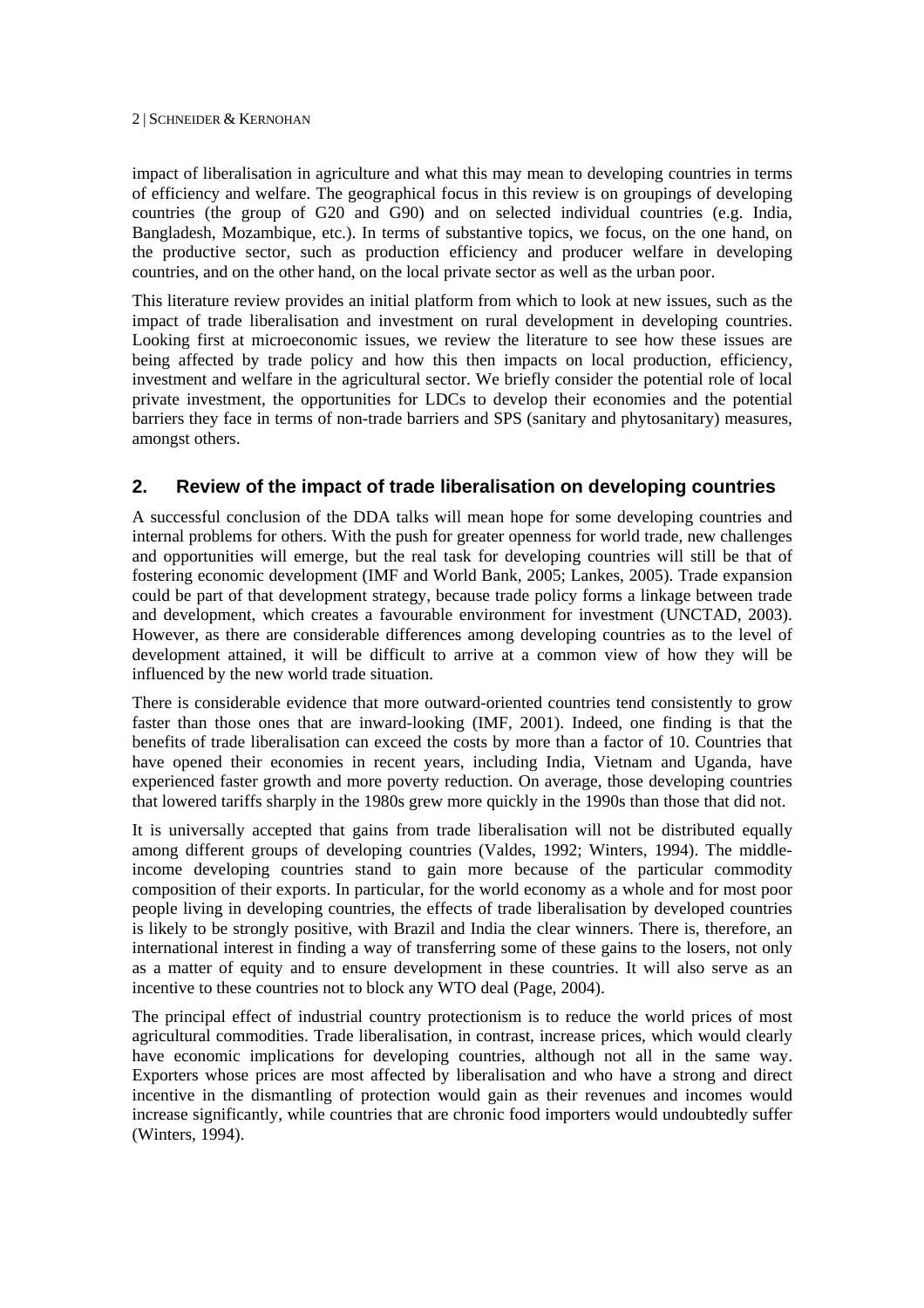It is also suggested that if developing countries would liberalise their own agricultural sectors, which would entail taxing their farmers in many cases, supply responses would be further enhanced. This would be due to a direct supply response of developing country farmers to trade liberalisation-induced price rises (Tyers & Anderson, 1988). As a consequence, the expected liberalisation effect on output is that greater price stability and/or higher price levels plus a more secure policy environment for developing country agriculture would encourage infra-structural investment and R&D, although less due to direct channels of price response than through the indirect channels.

Another dimension is that OECD country policies are designed to insulate domestic consumers and producers from changes in world prices, with the consequence of increasing world price instability. Because fewer countries adjust their supply and demand to any particular quantity shock, the effects of the shock on world prices is increased. Despite the fact that farmers in developed and developing countries are insulated from most instability, insulation shifts the burden of risk onto the government, and in developing countries, such burdens are large relative to overall public sector resources.

For governments of agricultural exporters, the assumption of increased risk means that longterm insulation is much less feasible in developing countries than in OECD countries. It tends to destroy the macroeconomic equilibria when insulation breaks down. Moreover and independently, some developing country governments tend to undervalue the role of agriculture in their economies. The last point is especially important, because OECD country interventions distort world markets and encourage developing country governments to intervene in their economies beyond desirable levels and far beyond their ability to do so effectively (Winters, 1994). The result is the promotion of industry over agriculture, the consequent distortion of normal patterns of savings, investment and development, and the extension of bureaucracy, inefficiency and corruption.

The effect of world price instability is different and more complex for food importers than for exporters, as it might be that locally-produced quantities may increase with OECD country liberalisation but without enhancing welfare. Often, however, developing country liberalisation tends to offset some of the output-enhancing effects of OECD country liberalisation, with the result that this may – but need not – increase developing countries' overall import dependence (UNCTAD, 2003).

Taken together, one can say that developing countries have differing interests in trade liberalisation. While some suffer from a terms-of-trade deterioration, others would benefit from a movement towards free trade. However, there seems to be no simple link between the quantities of trade and economic welfare, as much depends on how those changes in quantities are brought about. Therefore, a true requirement for liberalisation is defined by a reduction of distortions, not market discipline defined by increases or reductions in trade.

Engaging in freer trade especially benefits the poor, as the increased growth that results from freer trade itself tends to increase the incomes of the poor in roughly the same proportion as those of the population as a whole. New jobs are created for unskilled workers, raising them into the middle class. Overall, inequality among countries has been on the decline since 1990, reflecting more rapid economic growth in developing countries, which in part is the result of trade liberalisation.

As integration into global markets offers the potential for more rapid growth and poverty reduction for poor developing countries, local investment becomes more important as it stimulates local companies and hence the domestic economy. Market barriers within advanced economies to agricultural imports have made it harder for developing countries to take full advantage of this opportunity. However, despite the importance of local investment, it has been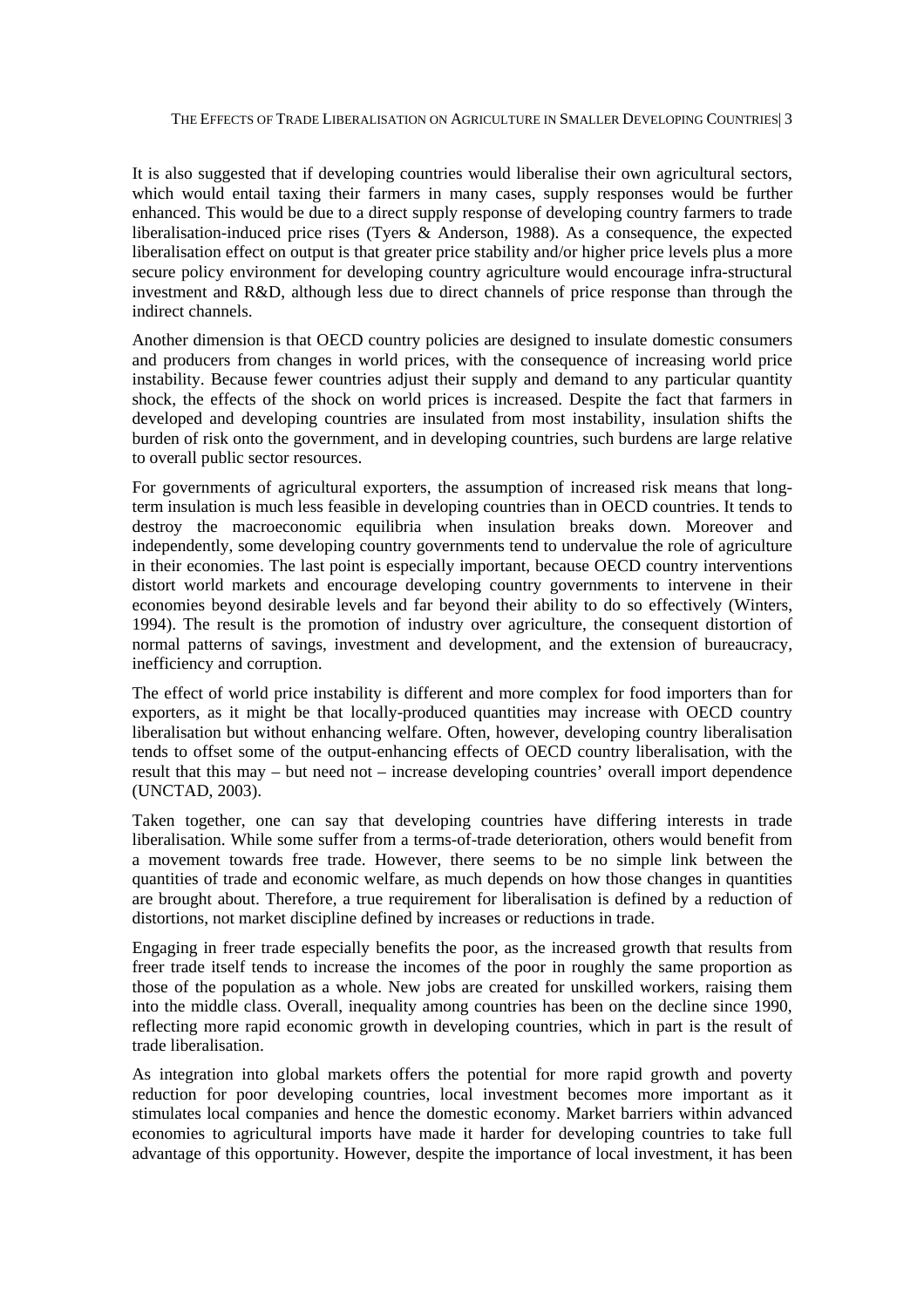shown that developing countries are often under-investing and therefore cannot capture the benefits of full reform (Evenett, 2005). It is therefore suggested by Evenett (2005) and IMF and World Bank (2005) that an 'Aid for Trade' package is essential for developing countries to compensate for the shortfall in investment.

# **2.1 The importance of agriculture in developing countries' economies**

The group of low-income countries, however, would gain the most from agricultural liberalisation in industrial countries because of the greater relative importance of agriculture in their economies. Agriculture is much more important for the developing countries than for the high-income economies of the OECD. This fact is true whether one looks at the share of food in consumption or the share of food and agricultural production in GDP (Hertel et al., 2000). The share of agriculture exceeds 30% in South Asia and much of Africa and it is above 20% in parts of East Asia. In contrast, the relative importance of the food sector in the GDP of OECD economies is only around 5%. Therefore, trade in agricultural products is of priority importance to these countries.

The choices for developing countries with an agriculturally focused economy in a market globalisation are characterised by small markets and concentrated exports. This often forces them to open up their economies and participate in international trade in order to achieve economies of scale, but exports concentrated in one or two commodities make small countries vulnerable to price shocks. Therefore, globalisation is good for small countries in that it enables them to trade and to promote growth and raise income (Saldanha, 2003). But globalisation also carries risks for small countries due to the concentrated export.

For larger developing countries, the scenario is starkly different, largely due to greater agricultural diversification in terms of products and also the persistence of greater productivity in the agricultural sector. This is in particular the case for the larger group of developing countries, namely the G20.

The question arising from the debate is why developing countries are doing so badly in exporting agricultural products (see Table 1) and what is stopping them from improving their agricultural productivity and exports. Given that their economy is focused on agriculture, one would suggest that through greater opening of markets and an increased productivity in the agricultural sector they could boost their exports and hence stimulate domestic growth. Why this is often not the case will be analysed in the following section. In light of the relatively greater importance of food and agriculture for the developing countries' economies, it is of considerable interest to examine what impact protectionism by OECD countries has had on trade in this sector in recent decades.

| Maize          | Sugar            |
|----------------|------------------|
| Rice           | <b>Nuts</b>      |
| Bananas        | Soybeans         |
| Sorghum        | Other vegetables |
| Cotton         | Fruits           |
| Sweet potatoes | Other crops      |

*Table 1. List of most important agricultural export products from developing countries* 

*Source:* Food and Agriculture Organisation (FAO), Rome.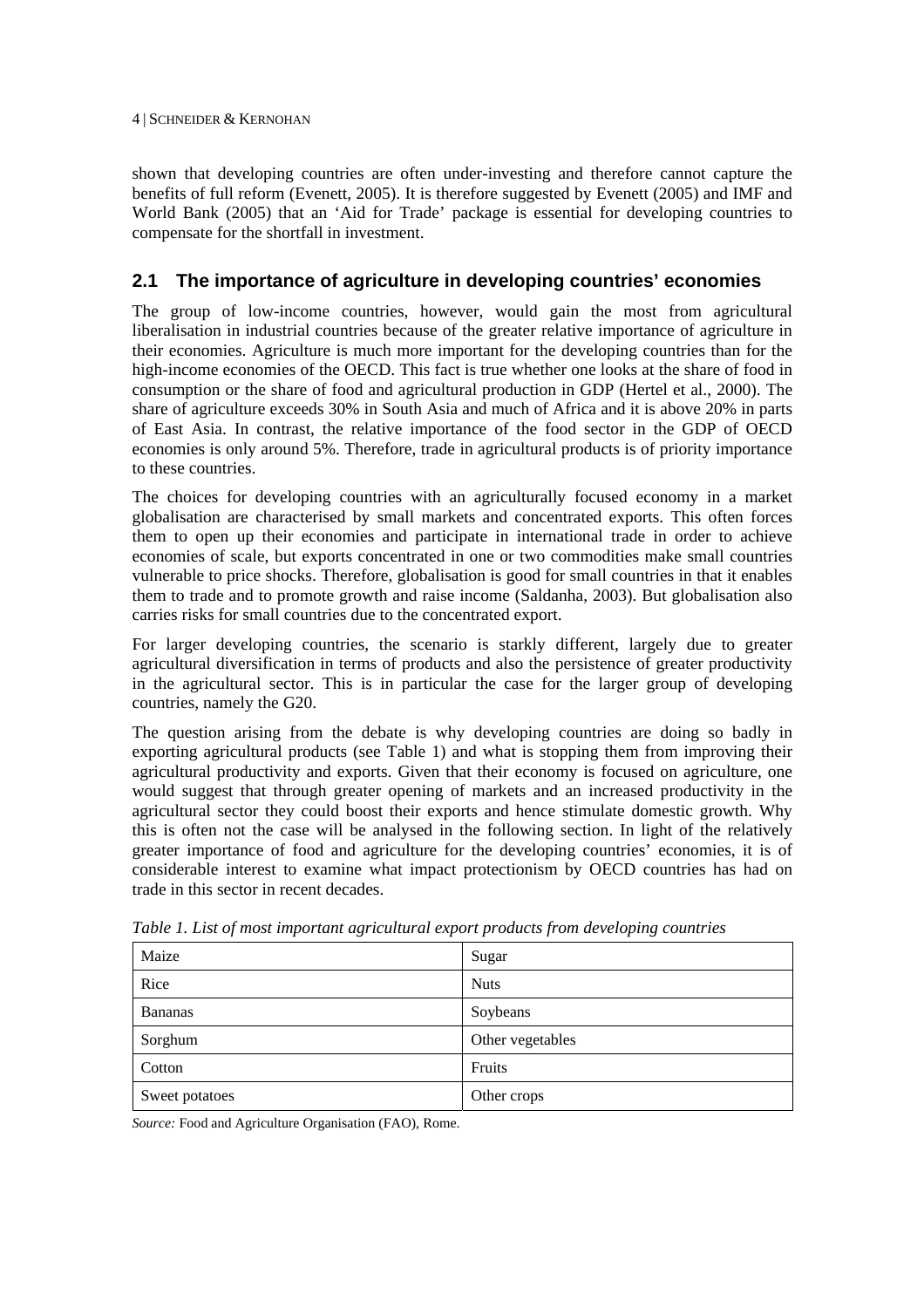## **2.2 Developing country efficiency – Why is efficiency so low?**

Low efficiency is often a big problem associated with developing countries, which come about through latent low productivity in agriculture that is often made worse by the lack of accompanying infrastructure. According to Piggin (2003), this is due to a string of microeconomic factors, such as a paucity of management skills, the low skill of farmers, a lack of processing technology, lack of markets, poor infrastructure, lack of market information, and also inadequate government policy and coordination.

Moreover, low efficiency is not attributable to product specific problems but rather to the lack of market information, technology management and infrastructure. All these problems combined suggest a lack of investment in developing countries' agricultural sectors and they also suggest that with an increase of investment in local/domestic agriculture, the position of developing countries could be different, as opportunities for developing countries lie in free trade and large export potential.

Developing countries' share of exports over time is also a reason for low efficiency in trade, as changing profiles of protection in OECD economies shift from bulk products (e.g. grains) to non-bulk products (e.g. meat products, fresh fruits and vegetables, processed foods) (Hertel et al., 2000). From this it is clear that developing countries are relatively more reliant on the slowgrowing, bulk food product trade, with only slow growth in non-bulk food exports (16% in 1965 to 42% in 2000).

It is important to recognise that the issues facing LDCs (commonly known as G90) and middleincome developing countries (G20) differ significantly. For the middle-income countries, the primary issue is market access. Many of the world's poor live in these countries, and so market access alone can have significant poverty-reducing effects. However, for the least-developed countries, the principal problem is not market access, but lack of production capacity to take advantage of new trading opportunities (World Bank, 2002).

To that end, the World Bank and the International Food Policy Research Institute (IFPRI) point to evidence that more trade liberalisation and less agricultural support in OECD countries could decrease capacity by citing the case of cotton. Major cotton producers in the Sahel suffered a 40% drop in cotton farm level prices over the last two years, which resulted in an increase in rural poverty by 8%. Also, a 40% decrease in cotton prices results in a doubling of the poverty gap among cotton farmers and a 40% increase in the poverty gap for all farm households in the Sahel cotton-producing countries.

The indirect effect of this phenomenon is interesting because as cotton prices fall, farmers shift their resources away from cotton into other crops, livestock or non-farm activities. The impact of this substitution depends on the labour intensity of cotton production: by requiring 186 person-days per hectare, cotton is 15% more labour-intensive than the area-weighted average of other crops. It is therefore likely that resources will be shifted to maize, as this is the least labour-intensive crop, whereas fruits and vegetables are the most labour-intensive crops. As a consequence, capacity in cotton production is shrinking, despite the fact that these countries have a comparative advantage in producing cotton which also delivers high gross margins. In addition, the losses in export revenue in Mali, Benin and Chad associated with US cotton subsidies in particular are greater than US development assistance. As a result, these countries lose essential resources that could have been diverted into capacity-building.

Therefore, additional help is needed in developing countries in the following three main areas: support for agricultural production, support for participation in trade and support for good policies and good governance.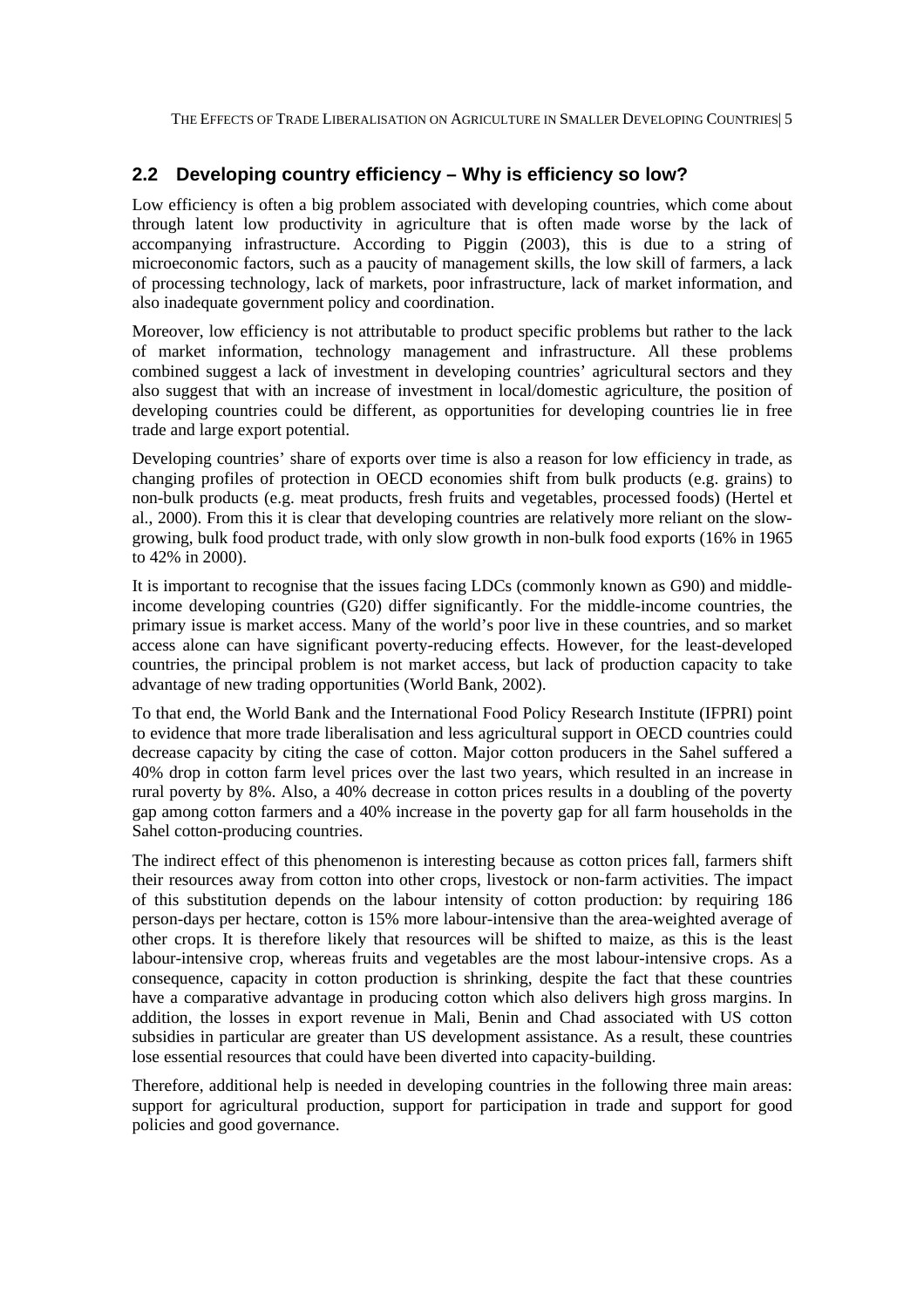The World Bank (2002) further stated that support for agricultural production should come in two ways:

- Support for agricultural modernisation and development investment in productive capacity in agriculture and food processing.
- Support for agricultural-related development institutions that are not trade-distorting, e.g. research, risk-management of agricultural product price fluctuations and diversification.

Low-income developing countries need both technical and financial assistance as well as technical assistance for negotiations and marketing of exports, as product and country brands need to be established and quality concerns met. Trade-related infrastructure is vital as are other issues related to the general investment climate, such as a weak financial sector (export finance is often a major constraint inhibiting exports in many low-income countries), and challenges that are more specific to exports (developing countries and their exporters may have difficulty with both the implementation of, and demonstrating compliance with, international product standards and other multilateral agreements).

Foremost among microeconomic factors that are vital in boosting efficiency and productivity is the creation of sufficient credit at competitive rates for both producers and processors, as this has important implications for private sector investment in storage, transportation and marketing of agricultural products (Ellis, 1992).

The focus of credit has changed over the last decade to increasingly target small farmers and the rural poor for credit intervention. The reason is to tackle the low efficiency of small farmers by increasing their output potential with new technology and to provide them with cash at critical periods in the crop or livestock season and with collateral for loans, but also to undo the exploitative or monopolistic behaviour of private moneylenders (Ellis, 1992). Therefore the objectives of credit policies are to alleviate critical constraints hampering growth in agricultural output, by making money available for essential farm investments, e.g. to accelerate the adoption of new technology by smaller farmers, and by providing working capital for the seasonal purchase of variable inputs, and hence optimising agricultural output.

The lack of an irrigation policy plays a specific role in hampering agricultural growth in a different way, as it would reduce risk by diminishing the adverse impact of rainfall variation on crops, which increases crop yields directly and hence increases farm output. It would also allow a switch to a higher-value farm mix by permitting previously uncultivated land to be brought under cultivation and extending the cultivation into semi-arid regions.

Finally, investment in skills and education in rural areas is vital if agricultural productivity in developing countries is to be enhanced. Undoubtedly, low levels of skills contribute to poor agricultural output (Piggin, 2003). In addition to the microeconomic factors, trade policy reforms must address any remaining anti-export bias, and also efficient land policies and land tenure institutions are needed to ensure the functioning of land markets, property rights and efficient farm structures.

This section provided some microeconomic evidence of why developing countries have a relatively low efficiency in agricultural output. To what extent developing countries will be affected by institutional problems and OECD country protectionism will be assessed in the following section.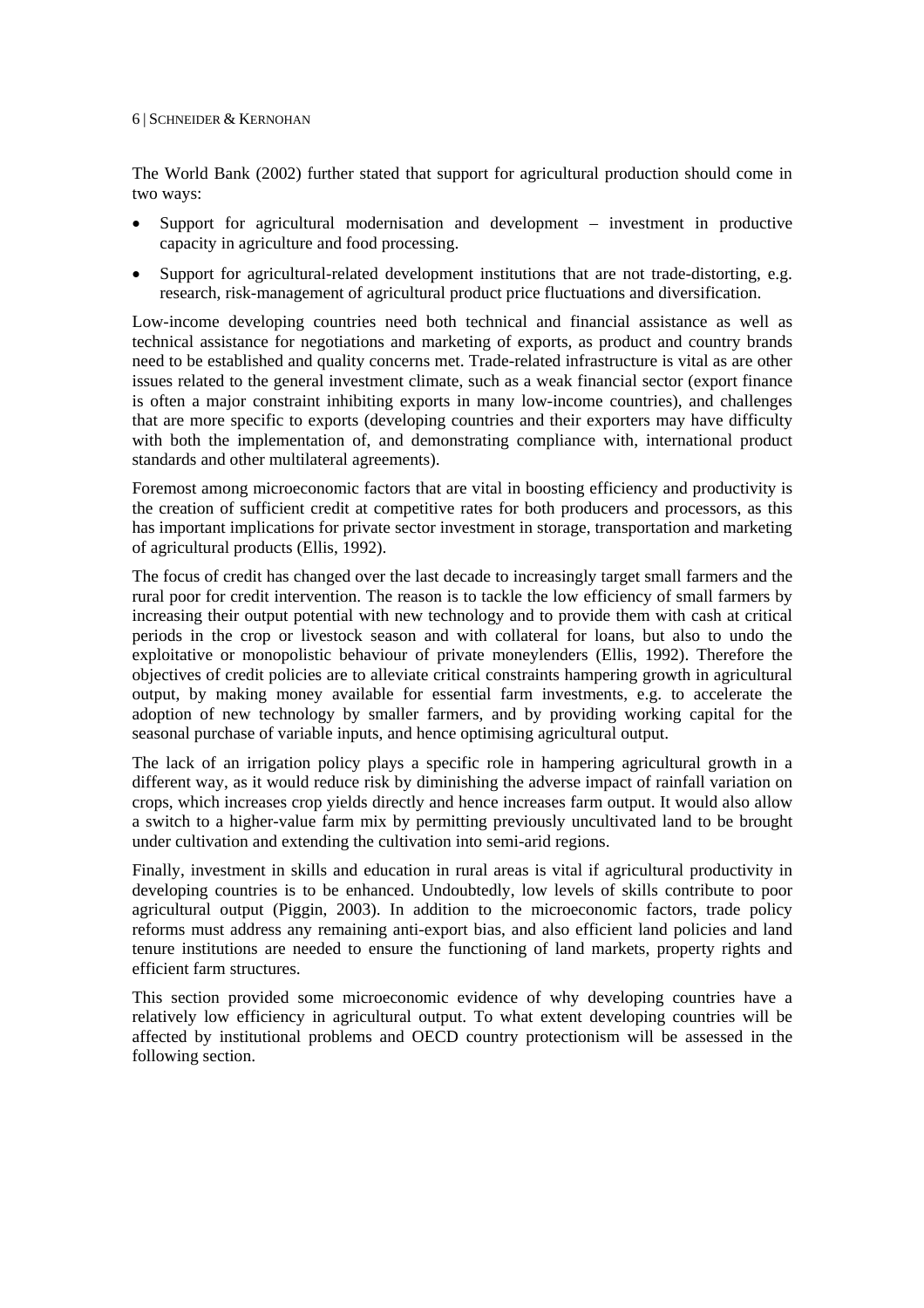# **2.3 Institutional problems with trade and investment - Market access is vital, but not enough**

It is often claimed that barriers to trade result from domestic and border protection, primarily in the form of domestic subsidies and export supports. Barriers, however, can also arise from indirect obstacles to trade resulting from developing countries' lack of institutional capacity to engage in the global economy and to participate in multilateral institutions (e.g. the WTO) on equal terms.

Evidence shows that microeconomic factors, as outlined in the previous section, are a key factor behind the low productivity. And these factors are relatively decoupled from the protectionism employed in OECD countries. Despite all this, however, agricultural policies in OECD countries do after all influence policies and agricultural practices in developing countries. This is especially true in the area of food policies, which require adherence to standards set in developed countries before products can be exported (Garcia & Poole, 2004). Compliance is very costly for developing countries and poses a huge burden for the export markets. Therefore, developing countries often find that they are faced more with non-trade barriers than with market-access issues.

A critical element in this assessment is to what extent OECD agricultural policies will influence prices and what impact this might have on farms in developing countries and on the farmers themselves. In addition, what products are most likely to cause price volatility and also influence exports? The products most likely to be affected in developing countries are sugar, cotton, milk and some selected crop products such as maize. Livestock products will not be significantly affected due to the fact that non-trade barriers in the form of food safety requirements imply a high compliance cost which often cannot be met. The same is true for fruit and vegetable products. Regarding wheat, since the EU's internal intervention price of this commodity is already below the world market level, any effect here can be disregarded.

One example (cotton) was already given above in section 2.2 as to how a price change impacts on farms and on farmers. Another example is sugar. With the EU having ratified the new sugar policy, a 36% cut in EU support will be paid to sugar producers. This will also affect ACP sugar producers as their exports of 1.6 million tonnes of sugar to the EU, due to a preferential quota access, will be reduced, as a result of the reform, to 1.3 million tonnes – leaving a loss in revenue of about €150 million. As a consequence of this reform, less EU-subsidised sugar (two million tonnes) will be exported, which in turn will raise the world price for sugar. However, the benefits from this change will go to countries with a comparative advantage, such as Brazil, Thailand, Zambia and Mozambique to name a few. At the same time, it will also squeeze several other high-cost sugar-producing countries (namely Caribbean producers) out of the market, as they cannot afford to grow sugar without the higher EU guaranteed payments.

A decrease in the world price of sugar by 10% with a subsequent liberalisation of trade by 50% would have a mixed effect on farmers in the developing world. Farmers in LDCs would be at a price disadvantage due to cheaper production and placement onto the world market of sugar from competitive producing countries and their unprotected competition. An opportunity to market their sugar would not trickle through to those farmers, as their sugar is too expensive and investment needed to consolidate and restructure is coming too slowly to take advantage of the increased market opportunity.

Further sensitive products in terms of price volatility for developing countries are dairy products, which currently enjoy relatively high protection in OECD countries. Liberalising this sector would lead to a decrease in prices but would also open up a more level playing field. This would provide farmers in developing countries with a greater opportunity to deliver these markets as some would see an increase in prices. However, benefits in developing countries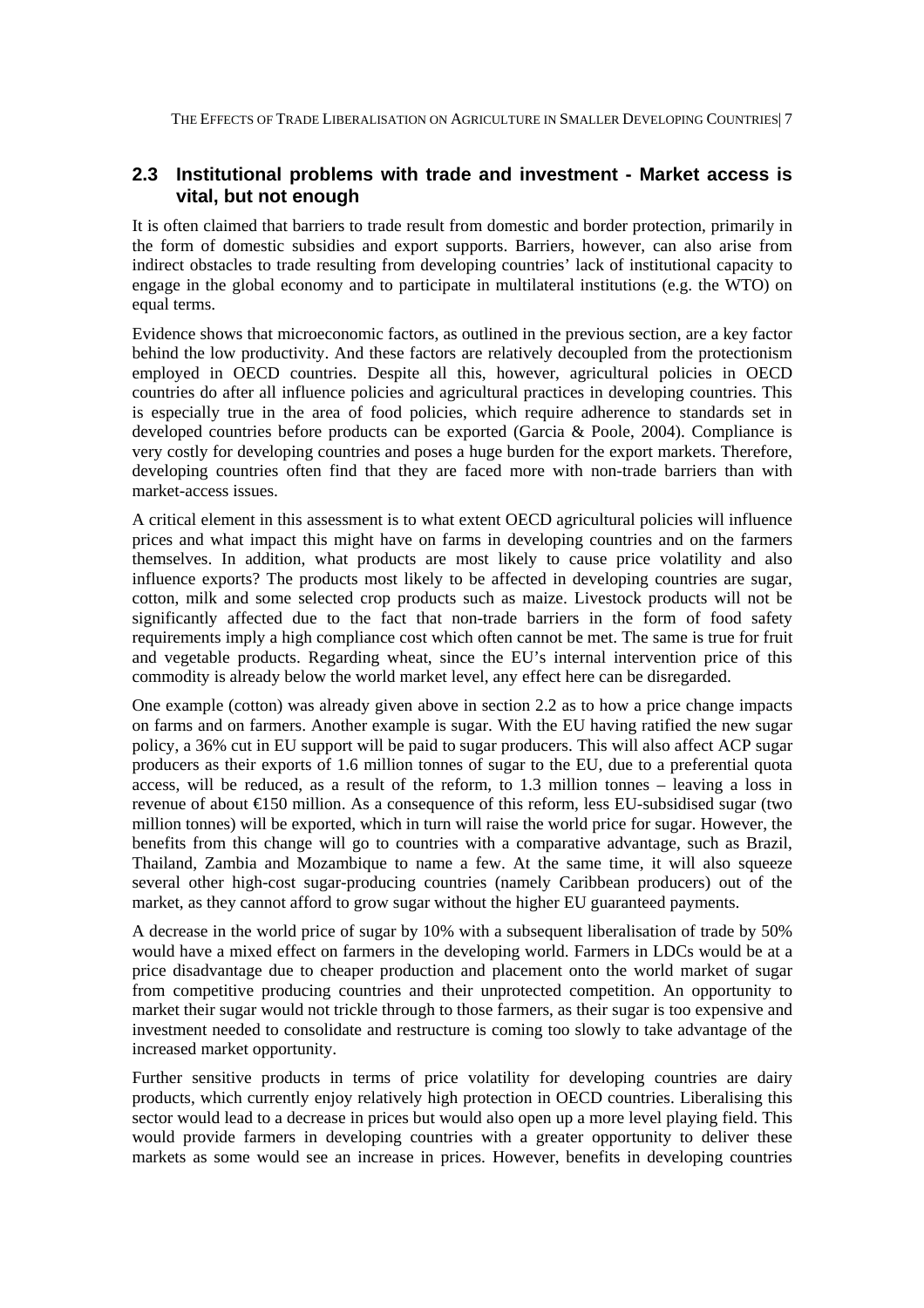arising from liberalisation are often captured by officials due to nepotism and streamlined marketing channels. As a result, the benefits rarely filter through to farmers.

It is also the case that despite the preferential trade agreement<sup>1</sup> between most developing countries and the EU (Beattie, 2005), the allowed import quota to the EU was never filled. This suggests that there are local barriers to trade for the developing countries, including a lack of transport and low productivity, as observed with inadequate transport from producers to markets and more importantly the shipping of the products to international markets. Evidence of this is the spate of recently cancelled flights from Zambia to Europe due to insufficient traffic (Nair, 2004). To what extent the erosion of preferential trade agreements might exacerbate this situation is hotly debated.

Another barrier for developing countries is that they often tax their agriculture. As one of their only viable industries, developing countries have often no choice but to tax their agricultural sector as a source of government revenue. This is in stark contrast to the practice in OECD countries. Their products become relatively more expensive and hence they lose their competitive edge. A new government policy is needed to make the agricultural sector more competitive in developing countries.

Developing countries also have a thorny state vs. market approach which often is referred to as 'market failure' (Ellis, 1992). The inability of private markets to deliver all the ingredients of development, taken together with the non-working or imperfection of many markets, provided a well-known set of market failures, which state action was thought to overcome. The approach has been called into question, resulting in the identification of state failure, which is often more detrimental in its impact on society than the market failure that they purport to overcome (Ellis, 1992).

The biggest emphasis has been placed on the pervasive inefficiency and impropriety of state institutions in developing countries, and the descriptions that have been used to capture these facets include mismanagement, malpractice, overstaffing, corruption, bribery, nepotism and personal fortune-seeking. Therefore many farms in developing countries are confronted with incomplete or imperfect markets for inputs and/or outputs. As Stiglitz (1986) pointed out, sometimes markets exist but function defectively due to a lack of information. It is often observed that local farms maintain a significant degree of autonomy from the market, as typified by the share of farm output that is consumed as family subsistence rather than sold in the market.

So far, however, there is very little literature that provides any reference to the link between microeconomic factors, i.e. production-related issues such as credit, farming methods, etc. and the macroeconomic impact of trade or vice versa. There is plenty of specific literature on both of these levels individually but little or none explicitly linking the two and showing the potential impact or the interaction between them. In other words, research is needed to cover the link between trade policy (and its liberalisation) and the impact at the farm level in developing countries. This has been done to some extent in the context of FDI and trade (complements or substitutes), but what has not been done is to assess what impact trade liberalisation will or might actually have also on displacing or complementing local investment in rural areas – or indeed on how to transmit know-how or best practice.

<sup>&</sup>lt;sup>1</sup> The issue of impact of preference erosion has been extensively reviewed: see Alexandraki & Lankes (2004), François et al. (2005) and Hoeckmann & Prowse (2005).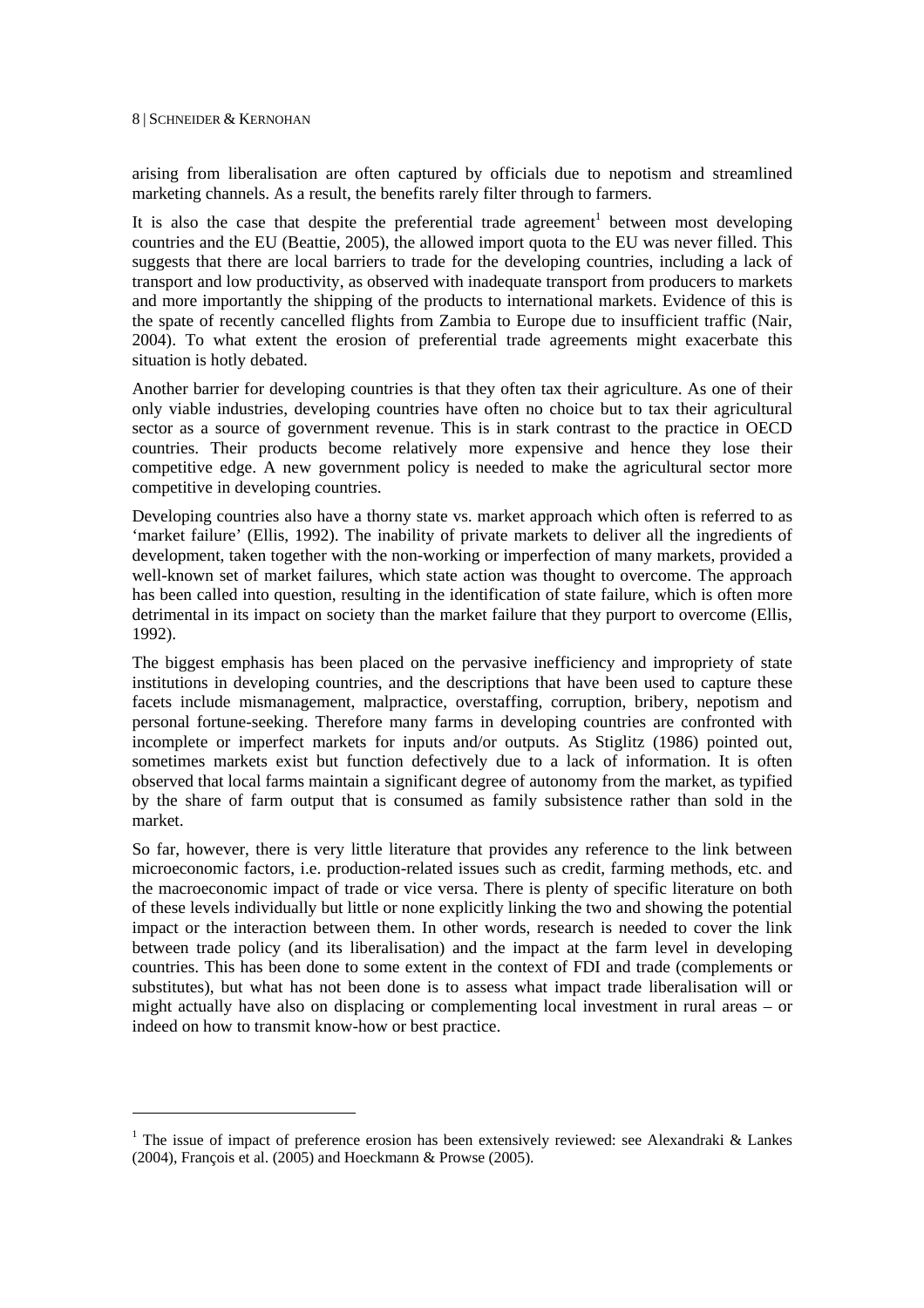### **2.4 How trade and investment can help developing countries to overcome these problems**

Trade policy can create an environment that favours investment through the creation of a more predictable and secure trade and investment regime, an issue that links trade policy and good governance (UNCTAD, 2003). Through such a regime, investments can operate as productively as possible through their effects on resource allocation and in generating efficiency gains. Increased competition as well as the emergence of new forms of international trade also bring increases in total factor productivity. In principle, trade liberalisation should increase competition in the domestic markets, acting as a complement to competition policy.

Openness also favours growth at the world level, as new products and ideas become more easily available, which in turn stimulates faster growth rates of productivity, but this depends on the initial level of development and efficiency of the country considered. This is because the comparative advantage and the specialisation patterns of countries are not static, shifting with movements in technology and factor endowments.

Since international economics consists intrinsically of the economics of international adjustment (international macroeconomics) and the economics of trade (international microeconomics), it is important to understand that the economics of trade policy (WTO) shaping trade liberalisation have nothing to do with the international microeconomics, but rather more with the international macroeconomics via good governance. Therefore, it becomes clear that good international microeconomics evolves into good macroeconomics and despite the fact that this causation is unidirectional, good macroeconomics such as governance, trade policy, etc., may work in parallel to bring about good microeconomics.

That said, the direction of causation runs from good inputs and techniques to better domestic performance to more exports and lastly less imports. In practical terms, this means that it is essential to provide cheap credits to farmers for investments in either machinery or other forms of inputs. The badly needed investment in developing countries drives up productivity through better inputs, such as fertilizer and seeds, but also through improved machinery, which results in changes in the methods of production. This farm-level improvements need to be accompanied by a robust extension service, whereby farmers get the relevant information of how and where to market their products, because the improved performance provides increased output. Also, as a direct result, farm gate prices will be higher and the gross margin for farmers will increase, due to more output per hectare.

The parallel effect of further trade liberalisation opens the door for potentially further exports from developing countries. In this context, one has to take into account how prices affect farmers in the developing world (some examples are given in section 2.1 and 2.2), as this determines the international competitiveness of these farmers. But assuming that some prices for some products do not deteriorate due to trade liberalisation, the newly-found export opportunity combined with the increase in output and productivity may result in an increase in exports. The economics of trade policy, providing greater market access and reduced support levels in OECD countries, has an indirect link to microeconomics via good governance in supporting the farm-level sector through investments. This phenomenon then has a direct link to greater exports which results in reduced imports and a build-up of a more stable domestic market where investments will flow easier.

An example given by Haiti's post-1986 liberalisation and repeated elsewhere shows that the opportunities created will not be turned to an advantage if macroeconomic policies, institutions and the investment climate are not favourable. Lower-income countries need additional help, not only to take advantage of new opportunities, but to be able to adapt to changing conditions due to the loss of preferences (Lankes, 2005).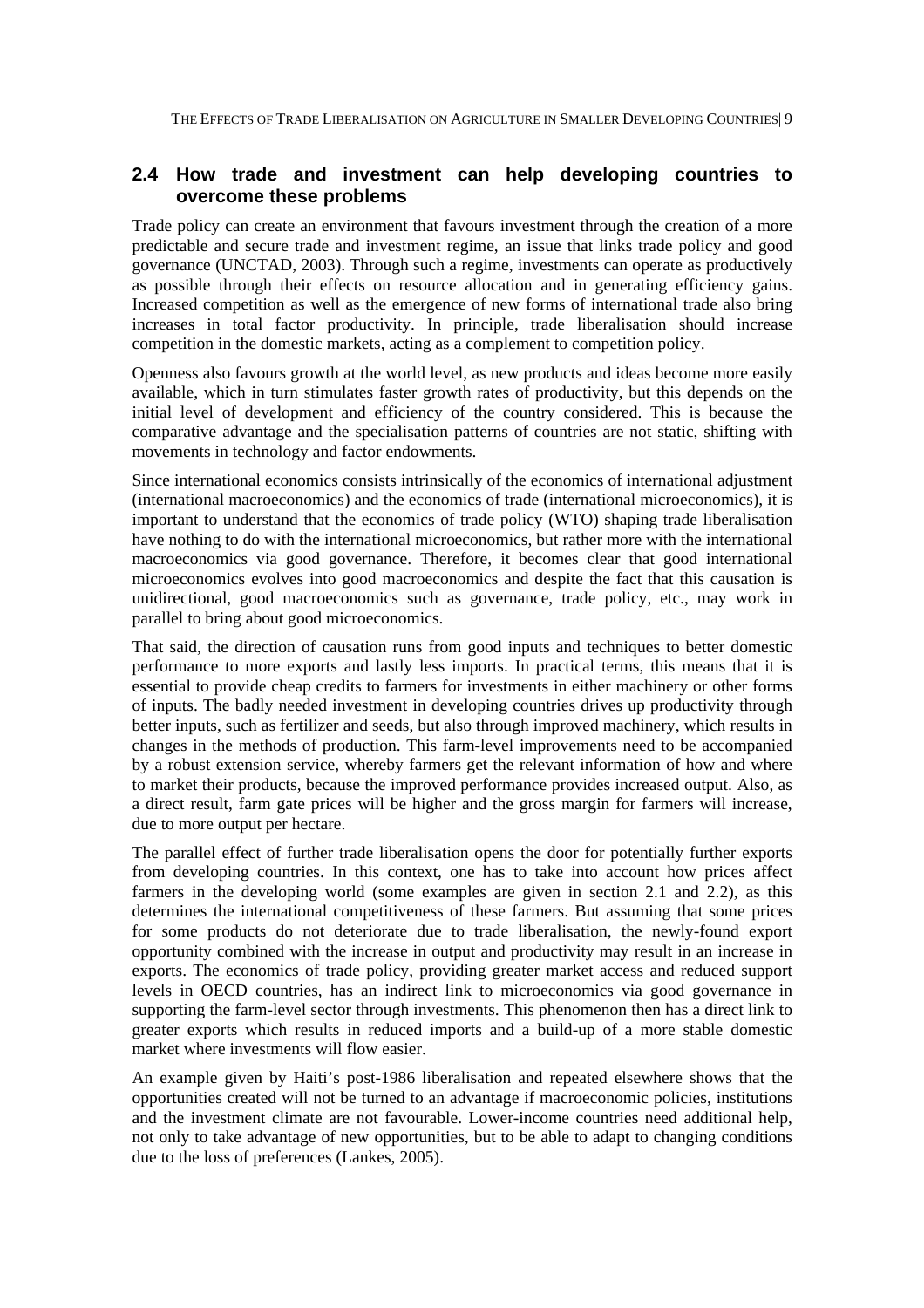Policies that make an economy open to trade and investment with the rest of the world are needed for sustained economic growth. The evidence on this is clear. No country in recent decades has achieved economic success, in terms of substantial increases in living standards for its people, without being open to the rest of the world. In contrast, trade opening (along with opening to foreign direct investment) has been an important element in the economic success of East Asia, where the average import tariff has fallen from 30% to 10% over the past 20 years.

The effect of FDI on transitional and developing countries has been the subject of a wide range of research and an extensive publication list has evolved in recent years (Garcia & Poole, 2004; Fulponi, 2005). In particular, research has focused on various aspects of vertical and horizontal integration and their implications for local suppliers.

Despite the emerging evidence of the effect of FDI on globalisation and its effect on developing countries' local suppliers, this review does not focus on FDI as the share of FDI on investment in developing countries is approximately only on average 1.5 % with some exception in the coffee industry where the share is around or above 25 %. Therefore, it is far more important to focus on local investments originating from within the country, as these drive the local economy.

However, although FDI represents only a small percentage in terms of investment and, as a consequence, does not affect the entire economy nor all sectors, it is important to recognise the spill-over effects that FDI has in the economy, especially on improved access to finance, increased investments and quality improvements by small local suppliers. A major problem in developing countries is the breakdown of exchange systems and contract enforcement mechanisms, which are solved in some instances by private institutional innovations (Blanchard, 1999). FDI has played an important role in this process through vertical integration. Research has shown, in particular, that FDI-induced vertical integration has contributed to improved access to finance and inputs and productivity growth of suppliers (Gow & Swinnen, 2001).

The evidence presented indicates that FDI has a role to play and, in particular, in making innovation accessible. However, FDI cannot be used as a substitute for other forms of investment, especially local investment, as only this will drive the local economy.

### **2.5 How does trade impact on welfare: Can growth be linked to the reforms?**

To improve the economies in developing countries, freer trade in terms of greater market access but also stringent measures at home, such as improved infrastructure and adequate market information, are necessary. It is also suggested that more trade will impact positively on welfare, but the role of trade on welfare gains also needs to be identified. The findings of a case study from Ethiopia (Dercon, 2001) are used below to analyse the impact of trade on welfare issues.

It became apparent in Ethiopia that increased producer crop prices are directly linked to reforms and hence play a large part in explaining growth. Furthermore, there also appears to be a growth effect from a shift back into agriculture, especially on good-quality land of high potential. Higher returns to roads and good location play a large part in explaining growth and are consistent with the increased encouragement of market-oriented activities, even though in the case of Ethiopia this is also likely to be a reflection of a peace dividend.

It was also evident that economic growth affected the poor in positive ways. For example, one region with quite good land and good access to roads and towns saw high increases in crop producer prices. This region outperformed the other regions in terms of growth and contributed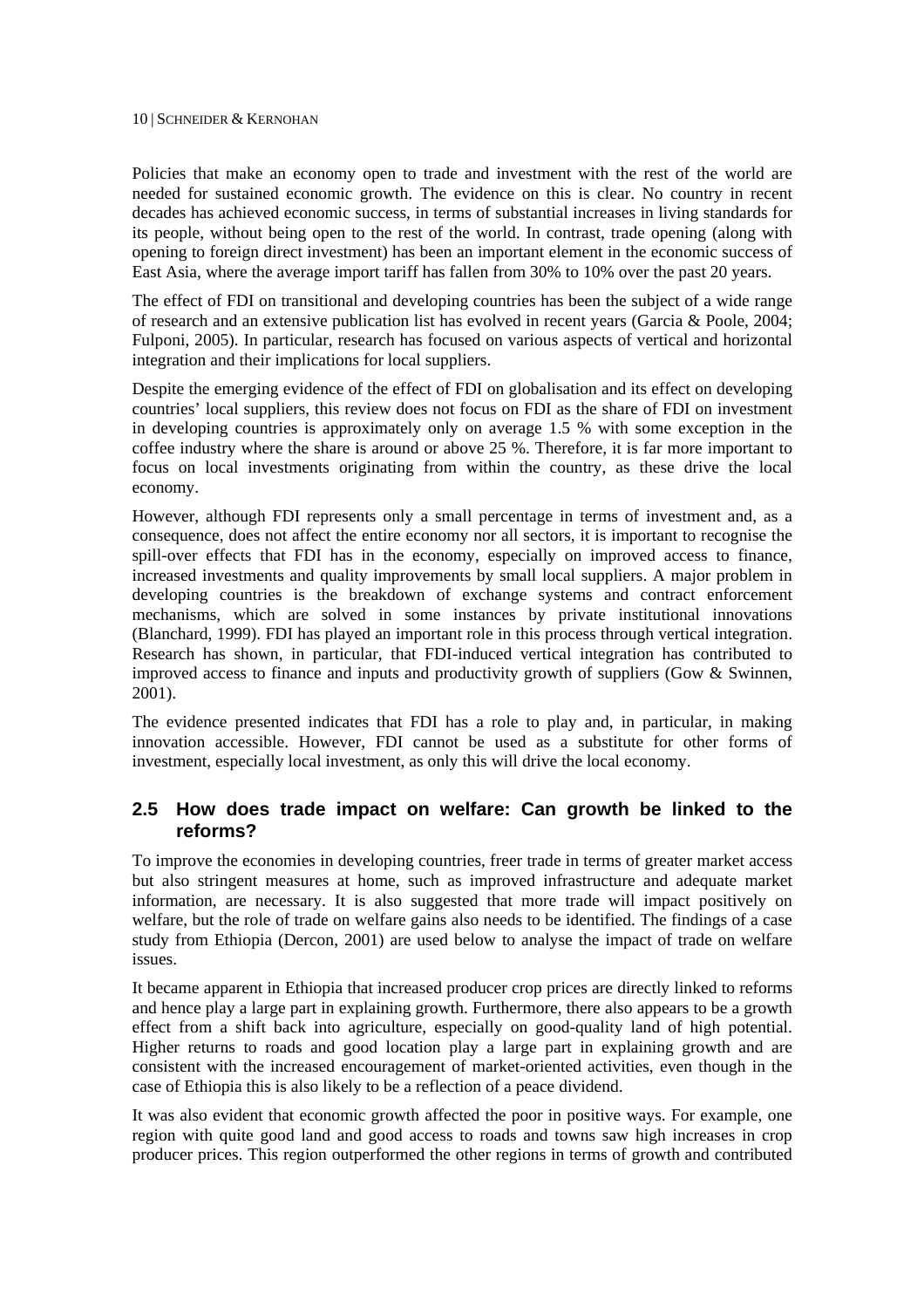more than 80% to the overall estimated reduction in the poverty gap. The other regions stayed poor and had much lower growth (about a third below average), as they did not manage to grow as much due to their land endowment (either small or of poor potential) and due to their remote location with poor road connections.

In terms of welfare gains or poverty reduction, the poverty gap index showed that crop price increases and higher returns to infrastructure contributed more to the percentage decline in the poverty gap than to growth. But this was mainly benefiting only part of the poor, those with better endowments in terms of land and location. Some of the households with the poorest endowments, such as poor location, also did not obtain much better crop output prices from the reforms. The same factors seem therefore to be driving growth and poverty. But this also constrains any poverty reduction via growth. The poor households are unlikely to be able to respond strongly to increased incentives or indeed to experience these increased incentives in the form of higher output prices or returns. This is reflected in the poverty-growth elasticity. It is well below one for all the poverty measures discussed: high growth does not yield more than a proportionate percentage decline in poverty. The counterfactuals discussed also highlight the role played by risk: for example, poor rain was also an important factor limiting growth for some of the poor. Growth benefits from better insurance systems and safety nets, but also from better savings and credit markets.

Despite the fact that these reforms do not deliver similar benefits to all the poor, the results indicate that there are high costs associated with not implementing these reforms. If there had been no reforms, returns to assets and real relative prices would have remained as they were in 1989. In that case, per adult consumption would have declined further and poverty increased by a fifth.

# **3. Summary/Conclusions**

The Doha negotiations have renewed interest in the effects of liberalisation of markets on developing countries. Middle-income developing countries stand to gain more because the commodity composition of their exports is such that they will gain substantially, while lowerincome countries need additional help to take advantage of new opportunities. Here we look at whether and how smaller developing countries' agricultural production systems can gain from participation in trade, in practical terms on the ground (although the initial impetus still comes from sound trade policies and good governance).

It is commonly asserted that integration into global markets offers the potential for more rapid growth and poverty reduction for poor developing countries. Trade and investment (including FDI) are often seen as beneficial factors that can be an important source of much-needed technology, knowledge and capital for poorer countries. But how do these effects play out to assist microeconomic productivity and efficiency at the farm or industry level?

Economic efficiency comes from a mix of factors, often referred to as the 'inputs' of land, labour and capital investment. As well as being well away from the frontiers of knowledge and best practice, it has also been shown that developing countries are often under-investing in agriculture (with consequent high levels of labour inputs) and therefore cannot capture the benefits of full reform. Under-investment is particularly apparent in the lack of information and know-how, the low skill of farmers, the lack of processing technology, the lack of efficient markets and pricing, poor infrastructure and inadequate government policy coordination.

Another reason for poor performance in LDC agriculture is that low productivity in this sector is often made worse by the lack of accompanying infrastructure and other microeconomic factors that are vital in boosting efficiency and productivity. Foremost among these is the absence of sufficient credit at competitive rates for both food producers and processors, as this has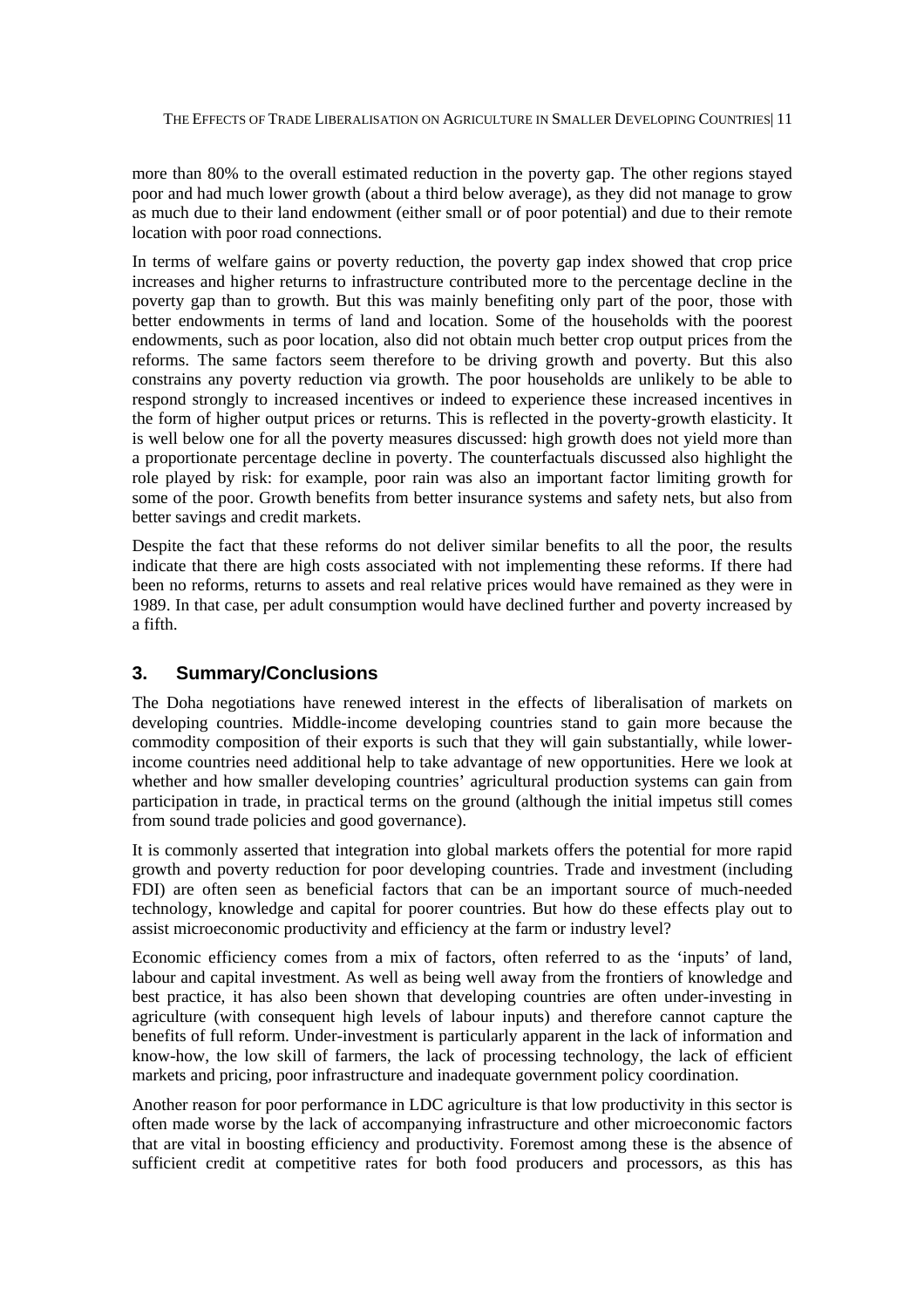important implications for private-sector investment in storage, transportation and the marketing of agricultural products.

One way that liberalising trade *may* actively assist developing country agriculture is via price changes induced by trade liberalisation, resulting in the liberation of dormant or latent production (an enhanced supply response). Increases in output prices would clearly be one such channel for such economic implications to be borne out in developing countries.

It is not just export potential, however, that presents an opportunity for developing countries' agricultural sectors. Their existing problems and lack of domestic effectiveness are not due to product-specific problems but rather to the lack of market information, technology management and infrastructure. Addressing these problems in a coordinated manner also suggests that improving the level of domestic investment, with the parallel improvement of technical knowledge derived from exposure to best practice in *limited* levels of import penetration and FDI (less than 10% generally of total investment) will most probably serve to stimulate the level of domestic production. The increased consumption of domestic input *would not* therefore lead to an explosion of imports across certain products, where foreign producers have no comparative advantage, and these can instead be met by an improved level of domestic supply (and increased efficiency).

Market barriers to agricultural imports and protectionism within large trading blocs have probably made it harder for developing countries to raise the scale of their domestic agricultural activities and increase exports. But the story is not simply about enhanced export opportunities. Both the level of local investment and farm industry knowledge can be improved by increased exposure to higher-quality international inputs (via a selective increase in imports).

The same can be said of models of best practice (via a limited exposure to foreign know-how and management skills in international operations). Both of these effects should move the domestic industry further towards what economists refer to as the efficiency frontier. Therefore, significant domestic output improvements can be achieved *without* western levels of labour displacement or full-scale mechanisation – neither of which are likely to be appropriate to the complex and differentiated domestic advantages (e.g. geography and climatic conditions) that exist in smaller developing countries.

Viewed in this light, enhanced liberalisation may well mean greater export opportunities for LDCs, but properly managed it *need not* lead to a freefall in domestic production and a surge in import penetration. Hence, while it is certainly not currently fashionable, it may yet be intellectually respectable to argue that controlled liberalisation could generate as many opportunities as threats for farmers in the smaller developing countries. The tricky issue is how to take this topic forwards from the somewhat trivial level of the present debate aimed principally at bolstering the trade-negotiation positions of poor country governments towards more relevant concerns. A topic ripe for research is the role that trade reform can play in giving poor countries a chance to improve their *domestic* agricultural performance.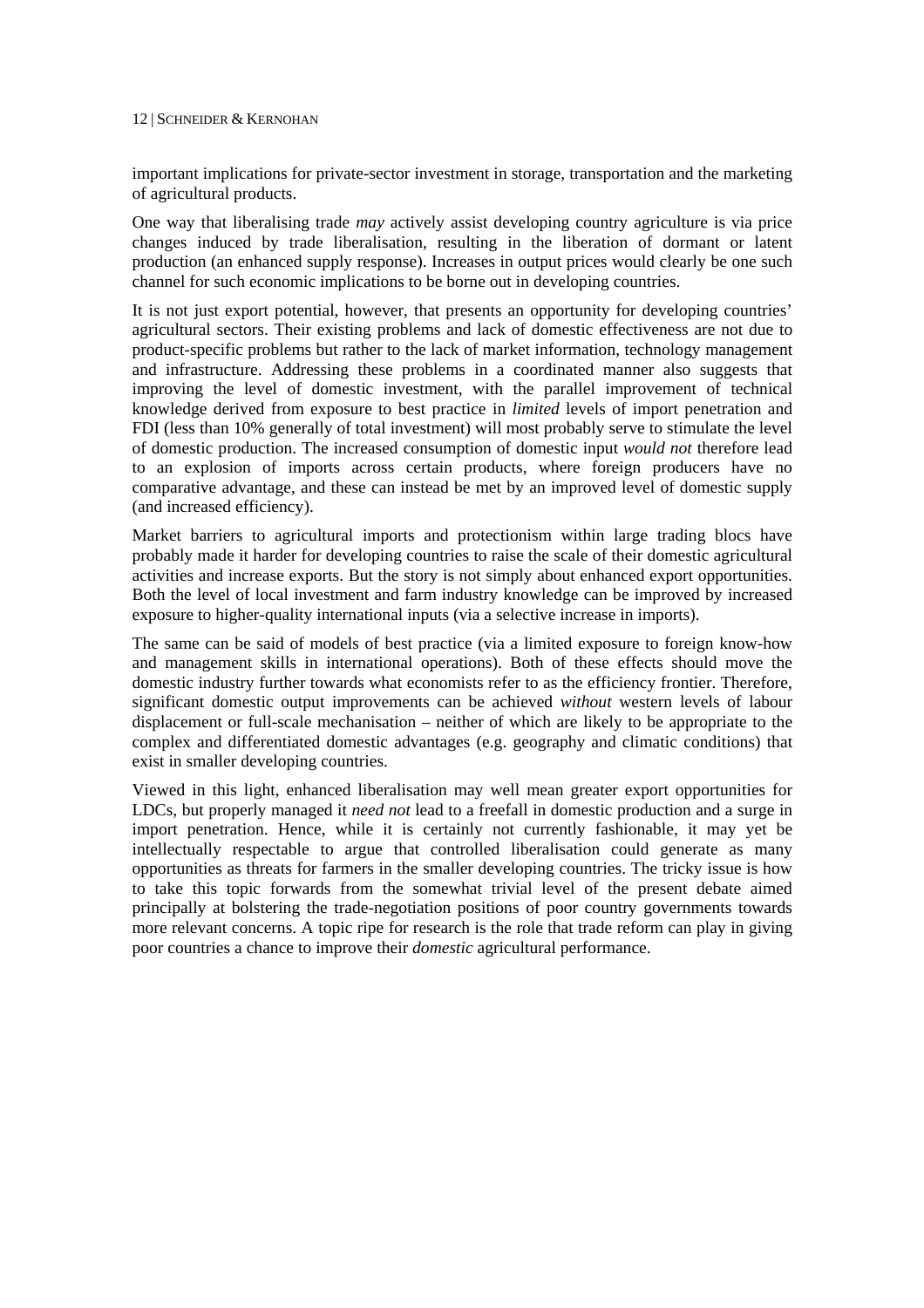- Alexandraki, K. and H. Lankes (2004), *The impact of preference erosion on middle-income developing countries*, IMF Working Paper WP/04/169, IMF, Washington, D.C.
- Anderson, K., B. Dimaranan, J. Francois, T. Hertel, B. Hoekman and W. Martin (2001), *The cost of rich (and poor) country protection to developing countries*, CIES Discussion Paper No. 0136, Centre for International Economic Studies, Adelaide.
- Audley, J. and H. Anker (2004), *Reconciling Trade and Poverty Reduction*, German Marshall Fund, Brussels.
- Beattie, A. (2005), "Trading partners lose a sense of proportion", *Financial Times*, 3 October.
- Bhagwati, J. and T. Srinivasan (2002), "Trade and Poverty in the Poor Countries", *American Economic Review Papers and Proceedings*, May.
- Blanchard, O. (1999), *The economics of post-communist transition*, Oxford: Clarendon.
- Dercon, S. (2001), *Economic Reform, Growth and the Poor: Evidence from Rural Ethiopia*, Working Paper 2001-8, Centre for the Study of African Economics, Oxford University.
- DFID (UK Department for International Development) (2001), *Making globalisation work for the world's poor*, December.
- Dollar, D. and A. Kraay (2001), *Trade, Growth, and Poverty, Development Research Group*, World Bank, Washington, D.C.
- Dries, L. (2004), "Vertical coordination and foreign direct investment: A comparative Study of the dairy chains in Bulgaria, Poland, and Slovakia", paper prepared for The World Bank, Washington, D.C.
- Dries, L. and J. Swinnen (2004), "FDI, vertical integration and local suppliers: Evidence from polish dairy sector", *World Development*, Vol. 32, No. 9: 1525-1544.
- Ellis, F. (1992), *Agricultural Policies in Developing Countries*, Cambridge: Cambridge University Press.
- Evenett, S. (2005), "Some tough love on aid for trade", *Intereconomics*, Vol. 40, No. 6.
- François, J., B. Hoeckman and M. Manchin (2005), *Preference erosion and multilateral trade liberalization*, DFID project on Global Trade Architecture and Development, London.
- Fulponi, L. (2005), "Private voluntary standards in the food system: the perspective of major food retailers in OECD countries", forthcoming in *Food Policy*.
- Garcia, M. and N. Poole (2004), "The development of private fresh produce safety standards: Implications for developing Mediterranean exporting countries", *Food Policy* 29: 229- 255.
- Gow, H. and J. Swinnen (2001), "Private enforcement capital and contract enforcement in transition countries", *American Journal of Agricultural Economics*, 83(3): 686-690.
- Guyomard, H. (2005), "Agricultural trade preferences: The case of EU/ACP-LDC relations", paper presented at seminar at the University of Rennes.
- Hernandez-Estrada, J. (1995), "New trade relations: A developing country perspective", 22<sup>nd</sup> International Conference of Agricultural Economists, Harare, Zimbabwe, 22-29 August.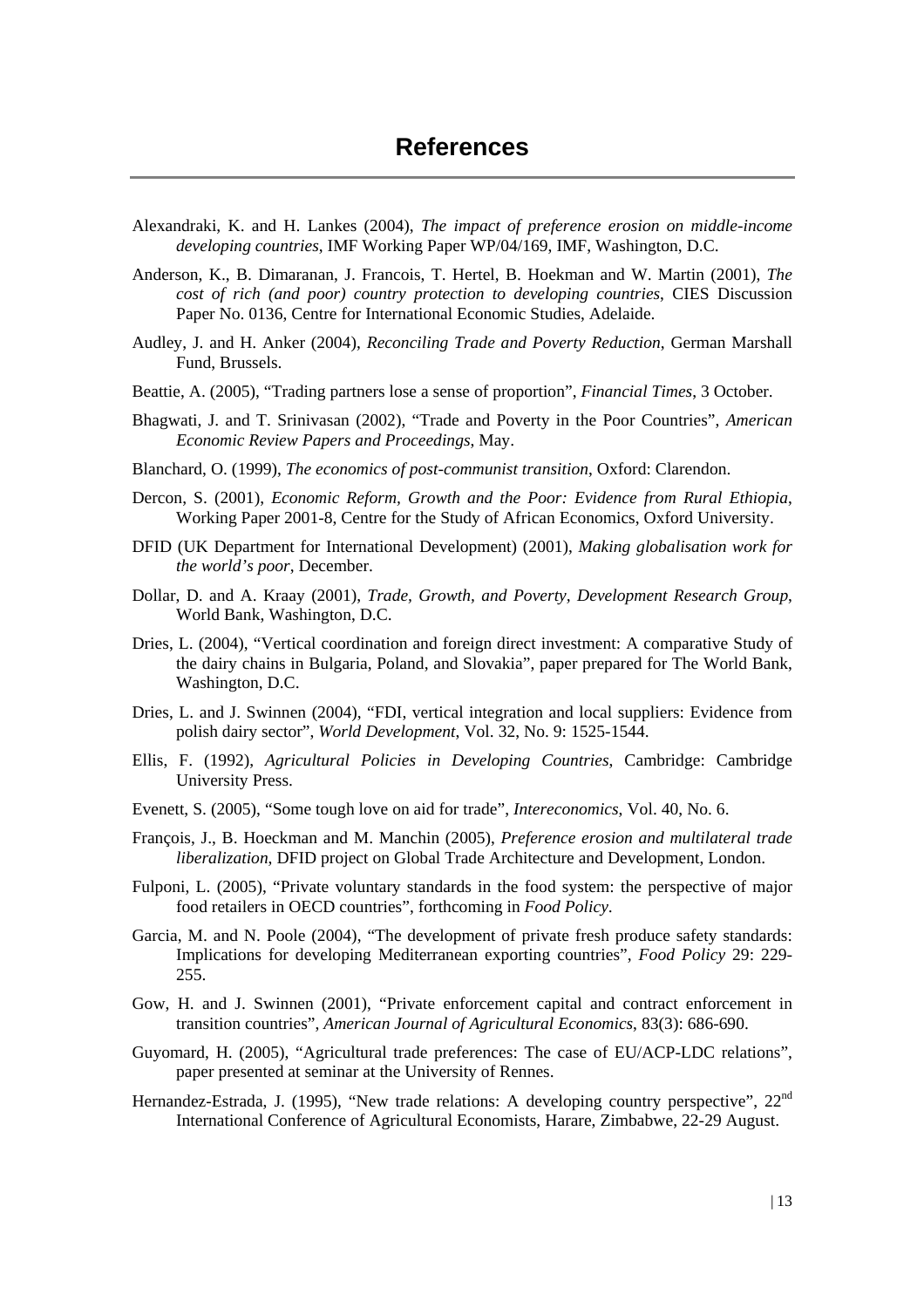- Hertel, T., K. Anderson, J. Francois and W. Martin (2000), *Agriculture and Non-Agricultural Liberalisation in the Millennium Round*, CIES Policy Discussion Paper No. 0015, Centre for International Economic Studies, Adelaide.
- Hoeckman, B. and S. Prowse (2005), "Economic Policy Responses to preference erosion", paper presented at Preference Erosion Symposium, Geneva, 13-14 June.
- Hu. A. and G. Jefferson (2002), "FDI impact and spillover", *The World Economy*, 25(8): 1063- 1076.
- IMF (2001), *Global trade liberalisation and the developing countries*, Issue Brief 01/08/2001, IMF, Washington, D.C.
- IMF and World Bank (2005), "Doha Development Agenda and Aid for Trade", Development Committee Meeting paper, 25 September.
- Khor, M. (2005), "EC's extreme WTO demands threaten development in the developing Countries", paper presented to the European Parliament, 9 November.
- Konnings, J. (2001), "The effects of foreign direct investment on domestic firms. Evidence from firm-level panel data in emerging economies", *Economics of transition*, 7(1): 619-633.
- Klein, M. (2003), *Ways out of Poverty: Perspectives on policies for poverty reduction*, World Bank, Washington, D.C.
- Lankes, H. (2005), "Finding a voice: Tackling the fears of small developing countries in world trade talks", *Finance & Development*, March.
- Nair, S. (2004), *Poverty impact of Doha: Zambia*, ODI paper No. 10, Overseas Development Institute, London.
- Page, S. (2004), *Preference erosion: Helping countries to adjust*, ODI paper No. 5, Overseas Development Institute, London.
- Piggin, C. (2003), Working group SWOT analysis on agricultural development in East Timor, ACIAR Proceedings No. 113, Australian Centre for International Agricultural Research.
- Polaski, S. (2005), *Impact of the Doha Round on developing countries*, Carnegie Endowment for International Peace, Washington, D.C.
- Rodrik, D. (2004), "Growth Strategies", John F. Kennedy School of Government, Cambridge, MA: Harvard University, August.
- Saldanha, J. (2003), *Agriculture, small countries and globalization*, ACIAR Proceedings No. 113, Australian Centre for International Agricultural Research.
- Santos-Paulinho, A. (2005), "Trade liberalization and Economic Performance: Theory and Evidence for developing countries", *The World Economy*, 28 (6), 783-821.
- Stiglitz, J. (1986), "The new Development Economics", *World Development*, 14 No. 2.
- Swinnen, J. (2005), *When the market comes to you or not*, final report of the World bank on dynamics of vertical integration in Agrifood chains, forthcoming.
- Tyers, R. and K. Anderson (1988), "Liberalising OECD agricultural policies in the Uruguay Round: effects on trade and welfare", *Journal of Agricultural Economics*, 39: 197-216.
- UNCTAD (2003), *Back to basics: Market access issues in the DOHA agenda*, UN Conference on Trade and Development, Geneva, May.
- Valdes, A. (1992), "Trade and pricing policies in developing countries", paper prepared for the 21<sup>st</sup> International Conference of Agricultural Economists, Tokyo, Japan, 22-29 August.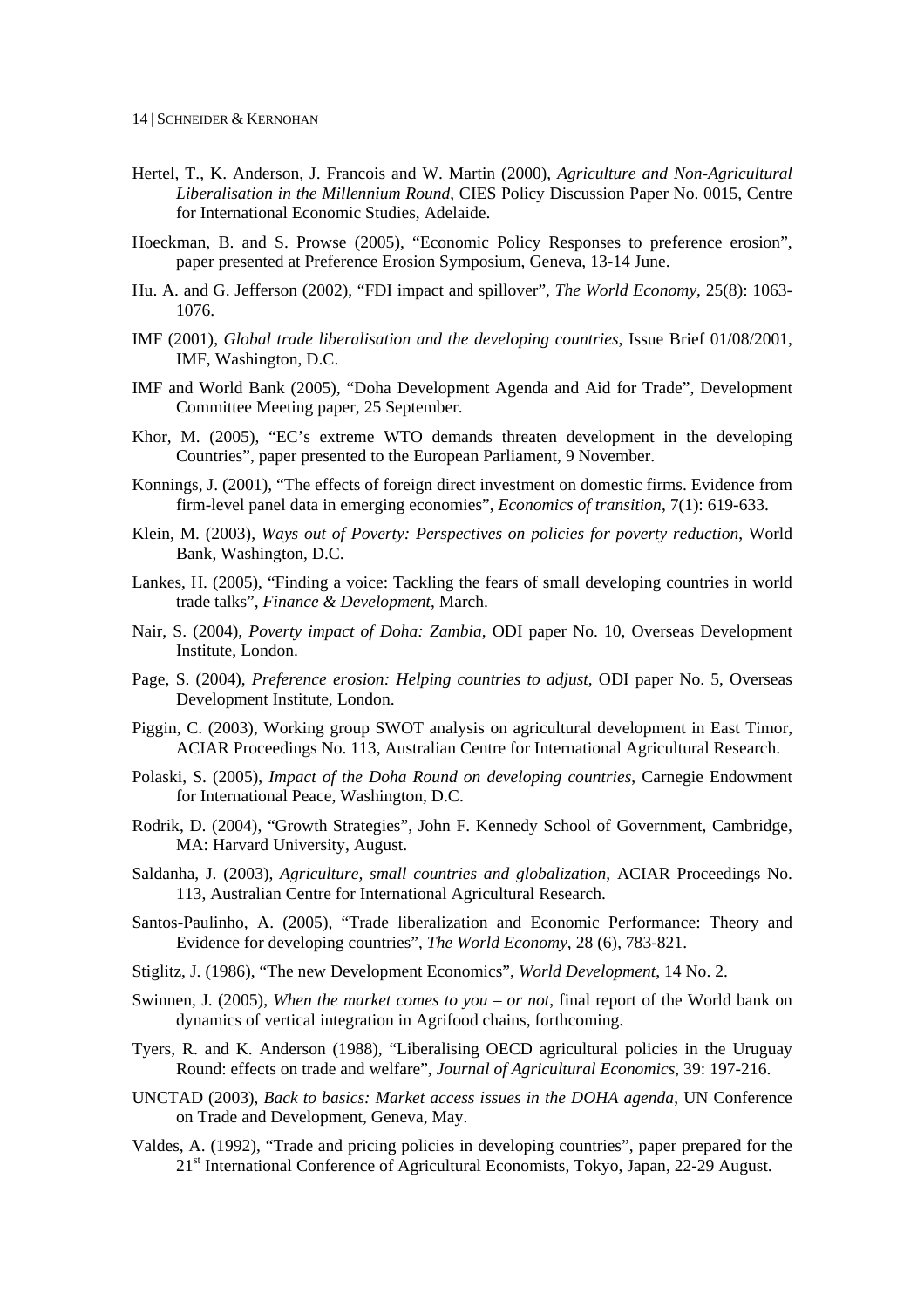- Winters, Alan (1994), "Agriculture in the Uruguay Round: The LDC perspective", in K.A. Ingersent, A.J. Rayner and R.C. Hine (eds), *Agriculture in the Uruguay Round*, London: St Martin's Press.
- Winters, A, N. McCulloch and A. McKay (2002), *Trade Liberalisation and Poverty: The Empirical Evidence*, Sussex: University of Sussex.
- Winters, Alan (2004), "Trade Liberalisation and Economic Performance: An Overview", *Economic Journal*, 114.
- World Bank (2001), *Market Access for Developing Countries' Exports*, World Bank, Washington, D.C.
- World Bank (2005), *Agricultural Trade Reform and the Doha Development Agenda*, World Bank, Washington, D.C.